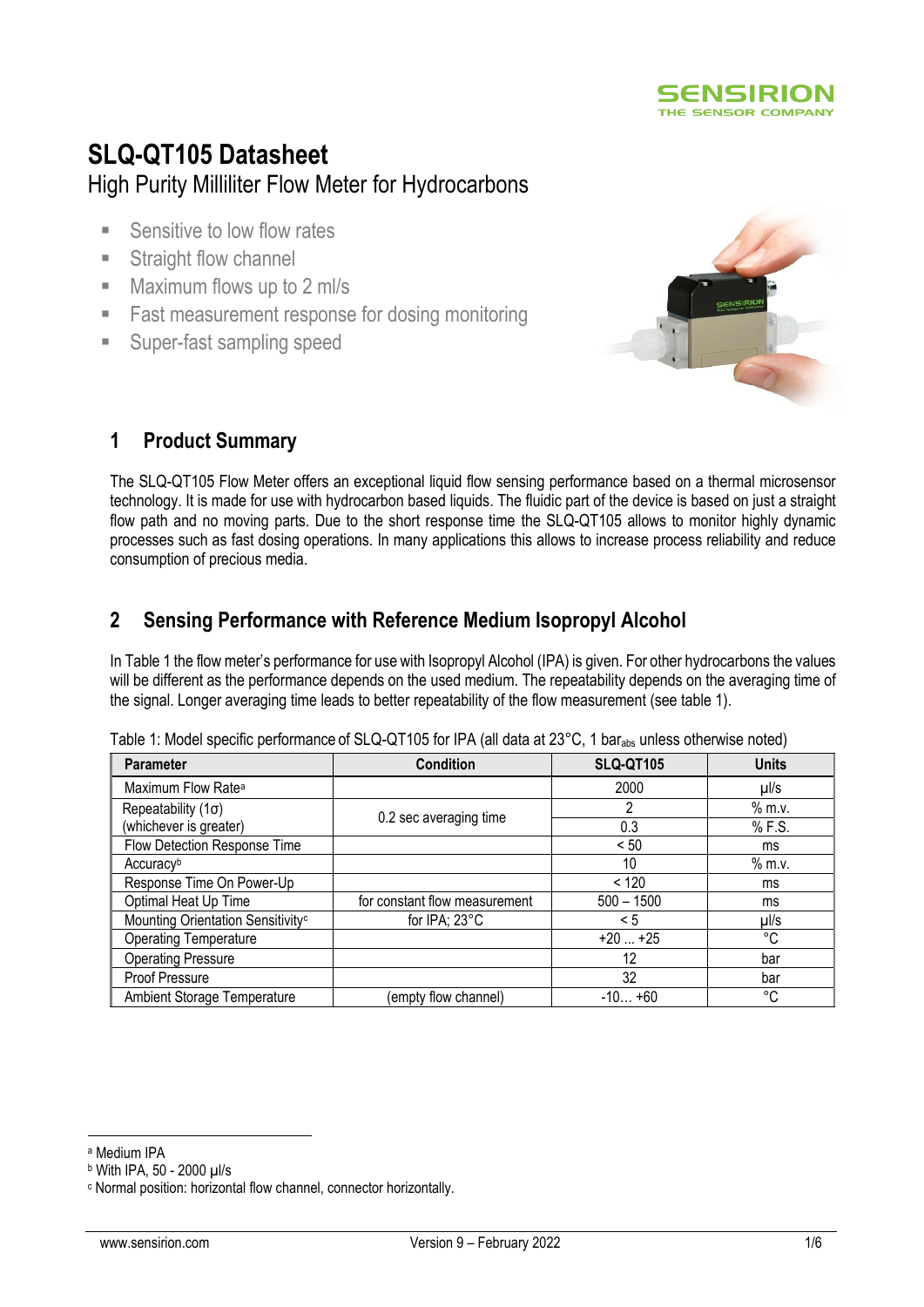# **3 Sensing Performance with Other Media but Isopropyl Alcohol**

The flow meter's measurement performance for media other than Isopropyl Alcohol (IPA) depends strongly on the properties of the liquid. The performance for most hydrocarbon based liquids, i.e. solvents and solvent based photoresists, is similar to the performance with IPA, with the exception of the absolute accuracy. The flow meter's calibration is only valid for IPA. For other liquids the repeatability of the measurement is still excellent. It is the user's responsibility to test the flow meter with all liquids that are to be used with the flow meter.

Special care has to be taken with media that contain water. The flow meters maximum flow rate for measuring pure water is 15 ml/min. For liquids with water content the maximum flow rate will be between 15 ml/min and 120 ml/min. depending on the mixture composition.

| <b>Medium</b>                | <b>Maximum Flow Rate</b> | <b>Units</b> |
|------------------------------|--------------------------|--------------|
| IPA                          | 2000                     |              |
| Ethanol, Methanol, Gasoline  | $-830$                   |              |
| Acetone                      | $-670$                   |              |
| Diesel, Petroleum, Veg. Oils | 1300 (1600)              | µl/s         |
| Silicon Oil, Ether           | < 1600                   |              |
| Water                        | 250                      |              |

Table 2: Examples for common media

## **3.1 Exchangeability**

Every SLQ-QT105 is calibrated for IPA. This makes the flow meters also exchangeable for use with other media, meaning that once the flow meters are characterized for a particular medium the same values can be used for further flow meters. Depending on the media, variations between flow meters of 6– 20% are typical.

# **4 Liquid Temperature Management**

Due to the used microsensor technology, the amount of thermal energy introduced into the liquid is very small. It is generally recommended to avoid heat-up of the liquid in the thermal flow meter however, by turning off the micro heater when the liquid is not flowing. For instruction on how to control the sensor's micro heater and on the low power mode refer to separate documentation.

When measuring according to the instruction for dosing measurements, the heat up behavior of the liquid is given in table 3.

| <b>Heater Setting</b>                    | <b>Flow Situation</b>  | <b>Examined Waiting Time</b>       | Heat up of liquid                           |
|------------------------------------------|------------------------|------------------------------------|---------------------------------------------|
| Heater off &<br>analog cell off          | flow / no flow         | unlimited                          | $< 0.3$ °C                                  |
| Heater off &<br>analog cell on           | flow / no flow         | unlimited                          | < 1 °C                                      |
| Heater on                                | no flow                | 1 second after heater turned on    | < 0.075 °C                                  |
| Heater on                                | no flow                | 2 seconds after heater turned on   | < 0.15 °C                                   |
| Heater on                                | no flow                | > 2 seconds after heater turned on | < additional 0.1°C / second,<br>maximal 4°C |
| Heater on                                | constant flow X ml/min |                                    | $\approx 0.03$ °C/X                         |
| Heater in low<br>power mode <sup>a</sup> | no flow                | unlimited                          | $< 1^{\circ}$ C                             |

Table 3: Heat-up behavior (for IPA)

www.sensirion.com Version 9 – February 2022 2/6 <sup>a</sup> Low power mode is only available when Sensor is operated with the RS485 Sensor Cable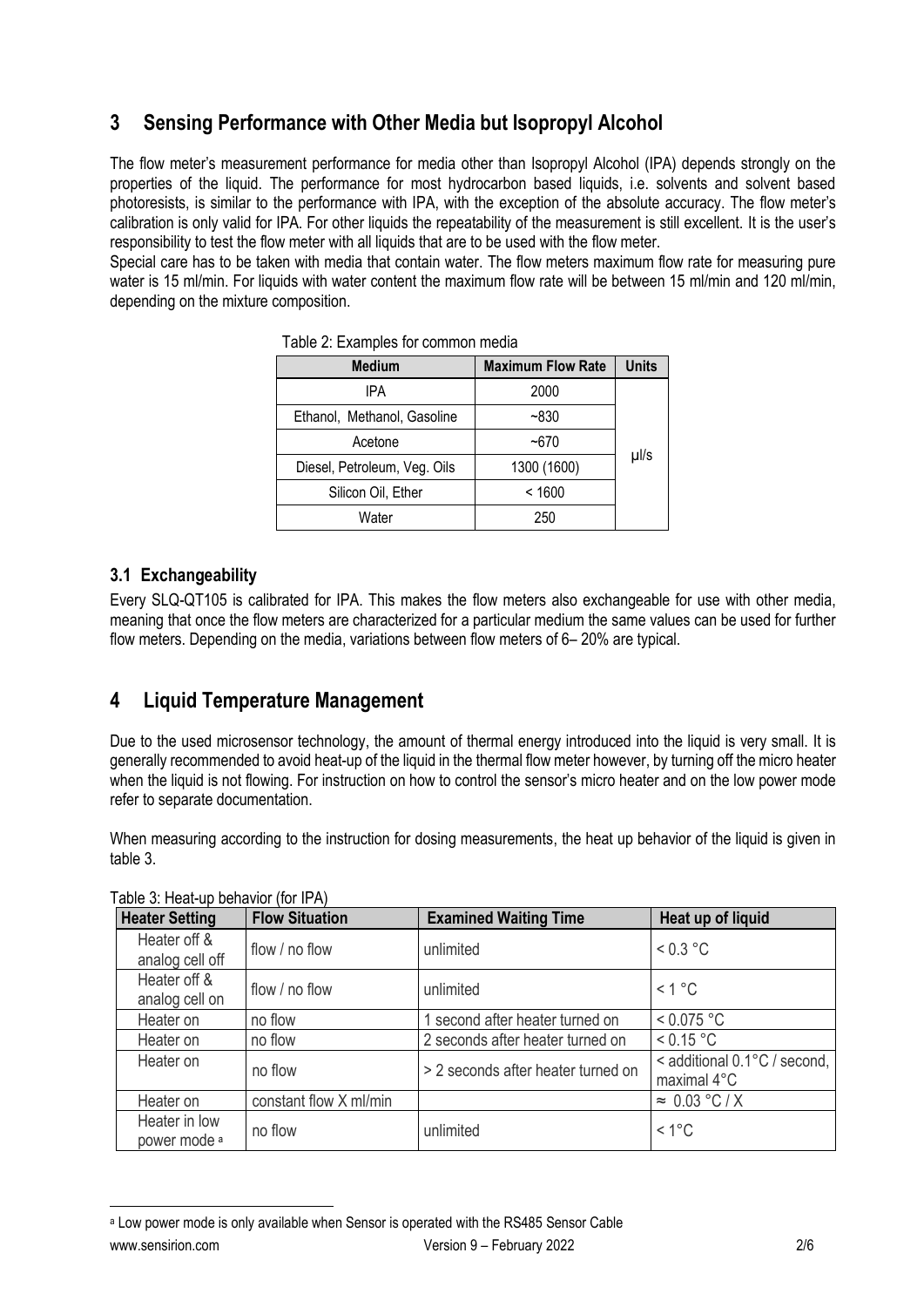# **5 On-Site Flow Path Cleaning**

The most important rules in handling the sensor are:

- avoid letting fluid dry in the flow meter that could leave deposits
- *never* attempt to mechanically clean the sensors inner flow channel.

Since the sensor relies on a thermal measurement through the quartz glass wall of the inner flow channel, one must take precautions to avoid any build-up or deposits that could alter the thermal properties of the capillary and thus influence the measurement precision. Also when changing from one liquid to another, sufficient cleaning procedures have to be performed to avoid non-soluble depositions on the flow channels wall.

Before storing the sensor, always drain the fluid, flush with cleaning agent, and allow to air dry. In most cases flushing with acetone and finally IPA will suffice. The cleaning agent (detergent, solvent, etc) should be chosen for its effectiveness in removing the liquid media and compatibility with wetted materials.

Flow meters do not need periodic cleaning unless the medium has a tendency to leave deposits, or flow meters have been disconnected from the fluidic path and not properly flushed. The residue left by the drying fluids can alter sensor performance or even plug the capillary. You may try cleaning it by flushing with acetone and IPA.

# **6 RS485 Interface Specifications**

The SLQ-QT105 flow sensor offers a RS485 digital interface using Sensirion's RS485 Sensor Cable. With this, power supply and safe operation of multiple devices via one single RS485 bus is possible. A special feature of this RS485 unit is an internal ring buffer allowing to independently record flow rate data for a certain period of time.

Separate documentation is available on request for

- Sensirion RS845 Sensor Cable
- Communication Protocol according to RS485 Sensirion HDLC Standard
- Communication via Sensirion Driver DLL for Windows
- Support Documents for Dosing Monitoring

### Table 4: Specifications of digital interface

| <b>Parameter</b>                                  | SLQ-QT105 operated with the RS485 Sensor Cable | <b>Units</b> |
|---------------------------------------------------|------------------------------------------------|--------------|
| Digital Interface                                 | RS485                                          |              |
| Power Supply DC, VDD                              | $4.5 - 5.5$                                    |              |
| <b>Operating Current (typical)</b>                | 20                                             | mA           |
| Operating Current (max., during<br>communication) | 100                                            | mA           |

Ground of power supply and ground of the communication system have to be connected.

### **6.1 Overvoltage Protection, EMI**

### *6.1.1 PELV Device*

The SLQ-QT105 flow meter is classified as a PELV (Protected extra-low voltage) system according to IEC 61140. PELV system are defined as an: "electrical system in which the voltage cannot exceed ELV (extra-low voltage, an ELV circuit is defined as one in which the [electrical potential](http://en.wikipedia.org/wiki/Electrical_potential) of an[y conductor](http://en.wikipedia.org/wiki/Electrical_conductor) agains[t earth](http://en.wikipedia.org/wiki/Ground_%2528electrical%2529) (ground) is not more than 120 volts fo[r direct current\)](http://en.wikipedia.org/wiki/Direct_current) under normal conditions, and under single-fault conditions, except earth faults in other circuits".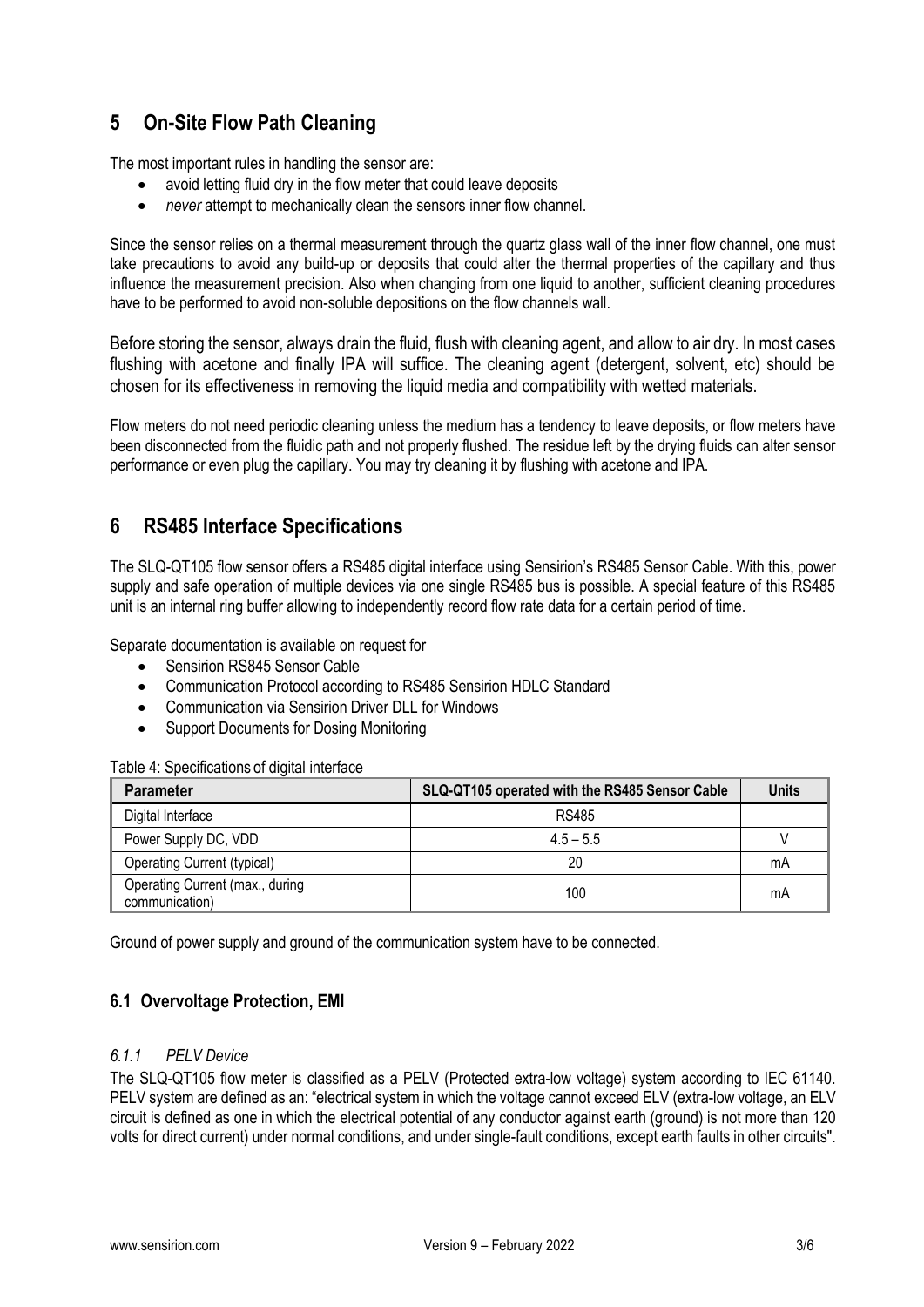### *6.1.2 EMI*

The flow meter complies with EN55011-1. This does only concern the flow meters body and not the cable. It is the task of the user to confirm that the electromagnetic radiation of the cable and communication setup satisfies his demands.

## **6.2 Mechanical Specifications**

| Table 5: Mechanical specifications |
|------------------------------------|
|------------------------------------|

| <b>Parameter</b>                       | SLQ-QT105                           |
|----------------------------------------|-------------------------------------|
| Fluid Connector Standard (Fittings)    | Super 300 Type Pillar Fitting 4x3mm |
| Pressure Drop at 120 ml/min IPA, 25°C, | $< 10$ mbar                         |
| Flow Channel, Inner Diameter           | $1.95$ mm                           |
| <b>Protection Class</b>                | IP32                                |
| Total Mass                             | $\sim$ 45 g                         |

## **6.3 Wetted Parts**

Table 6: Wetted Materials

| Part         | <b>Material</b> |
|--------------|-----------------|
| Ports        | <b>PCTFE</b>    |
| Sealing Part | PFA             |
| Capillary    | Quartz          |

# **7 Physical Dimensions**

Dimensions in mm:







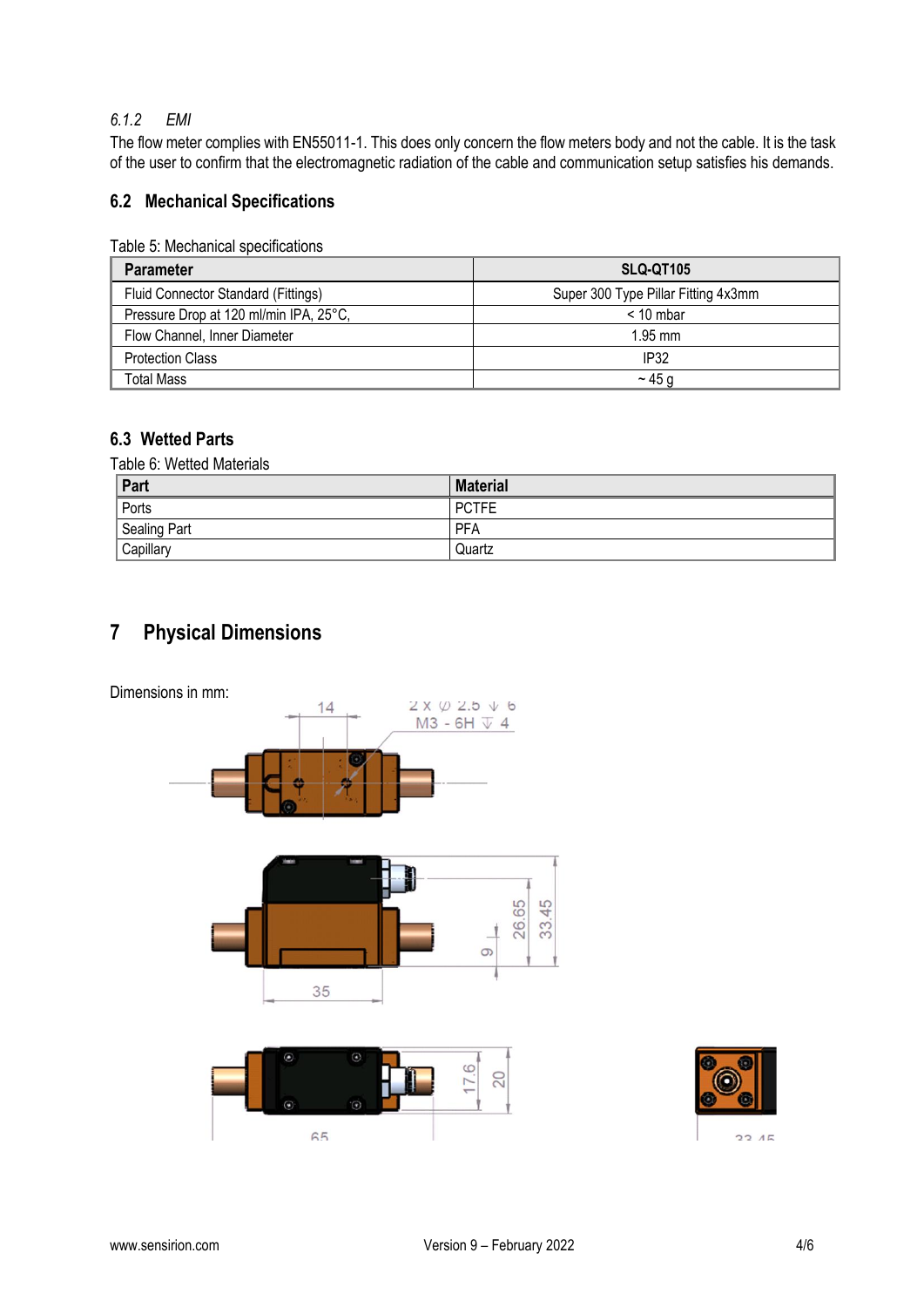# **8 Flow Meter Lifetime**

The expected lifetime of the flow meter is 3 years of constant operation, under the condition that the sensor is used

- with non-depositing and non-abrasive liquids<br>■ in a clean and dry environment free of aggres
- in a clean and dry environment free of aggressive vapours
- in an environment with constant temperature within the range specified in chapter 2.
- in compliance with all other handling instructions.

The expected lifetime is defined as the mean time between failures.

Failures are defined as:

- reduction of sensing repeatability below the specified limits.
- electrical failure as: digital communication impossible or not complying with the expected behaviour.

## **9 Limitation of Particle Contamination**

The flow path of each SLQ-QT105 flow meter is flushed with ultra-pure water as a final production step before packaging. The flow meter is then sealed in PE foil under ISO 5 clean room conditions. The particle count limit for the flushing process is <1 detected particle per 1 ml of water, and the detection limit for particles is 100 nm diameter.

# **10 Ordering Information**

For OEM applications, the flow meter can be purchased in larger quantities without any additional parts. For optimum performance, Sensirion recommends using the SLQ-QT105 flow meter in combination with the SCC1 interface cables.

For laboratory use and technology evaluation, the flow meter can be purchased in smaller quantities without any additional parts. For optimum performance, Sensirion recommends using the SLQ-QT105 flow meter in combination with the SCC1 interface cables.

Table 7: Ordering Information

| <b>Product</b>              | <b>Article Number</b> |
|-----------------------------|-----------------------|
| Liquid Flow Meter SLQ-QT105 | 1-100808-01           |

| Interface Cables:                    |             |
|--------------------------------------|-------------|
| SCC1-RS485 2m Sensor Cable Pigtail   | 1-100804-01 |
| SCC1-RS485 5m Sensor Cable Pigtail   | 1-101122-01 |
| SCC1-ANALOG 2m Sensor Cable Pigtail  | 1-101072-01 |
| SCC1-ANALOG 10m Sensor Cable Pigtail | 1-101219-01 |
| SCC1-CURRENT 5m Sensor Cable Pigtail | 1-101667-01 |
| SCC1-USB Sensor Cable 2m             | 1-101007-01 |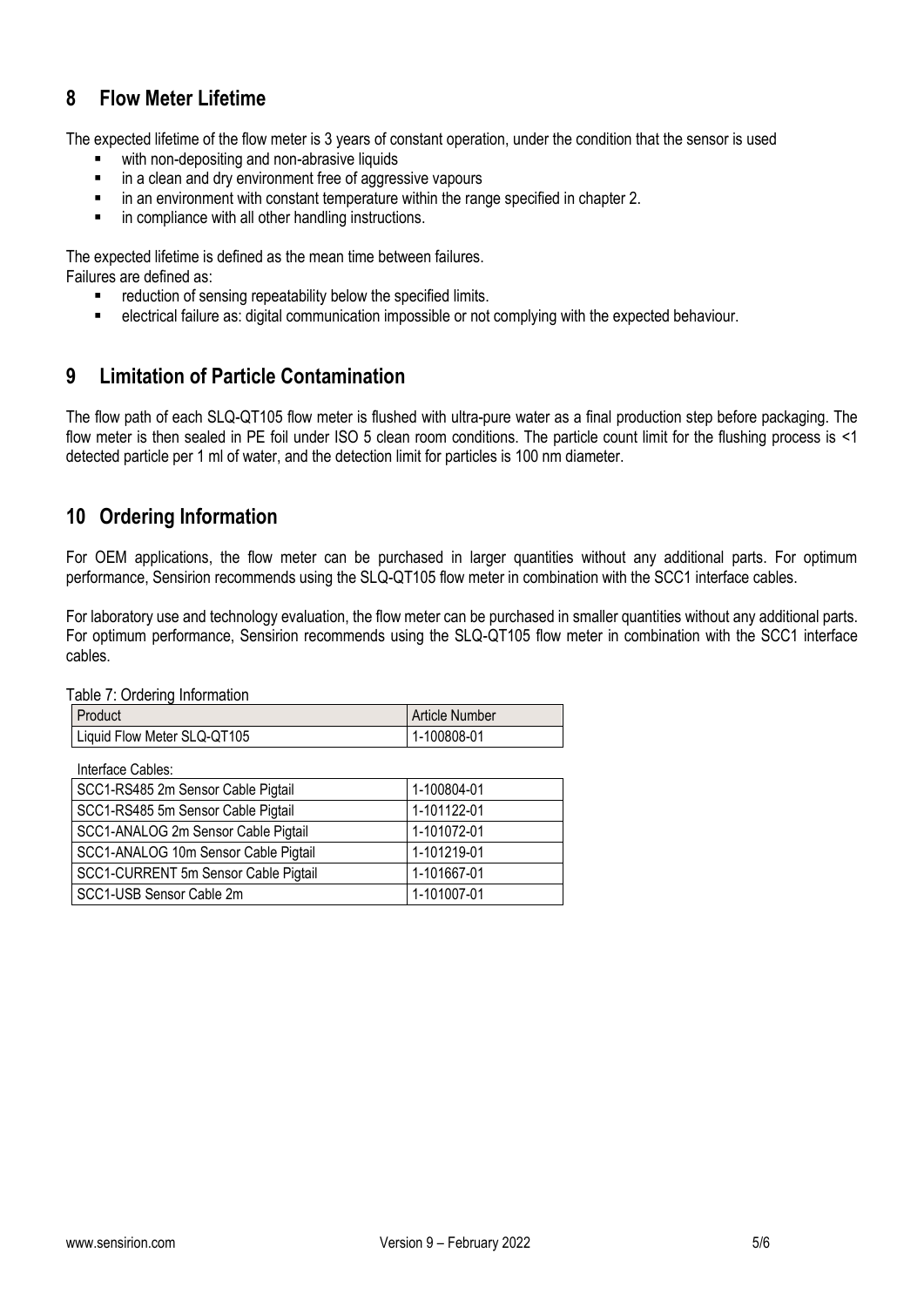# **Important Notices**

### **Warning, personal injury**

**Do not use this product as safety or emergency stop devices or in any other application where failure of the product could result in personal injury. Do not use this product for applications other than its intended and authorized use. Before installing, handling, using or servicing this product, please consult the data sheet and application notes. Failure to comply with these instructions could result in death or serious injury.**

If the Buyer shall purchase or use SENSIRION products for any unintended or unauthorized application, Buyer shall defend, indemnify and hold harmless SENSIRION and its officers, employees, subsidiaries, affiliates and distributors against all claims, costs, damages and expenses, and reasonable attorney fees arising out of, directly or indirectly, any claim of personal injury or death associated with such unintended or unauthorized use, even if SENSIRION shall be allegedly negligent with respect to the design or the manufacture of the product.

### **ESD Precautions**

The inherent design of this component causes it to be sensitive to electrostatic discharge (ESD). To prevent ESD-induced damage and/or degradation, take customary and statutory ESD precautions when handling this product.

### **Warranty**

SENSIRION warrants solely to the original purchaser of this product for a period of 12 months (one year) from the date of delivery that this product shall be of the quality, material and workmanship defined in SENSIRION's published specifications of the product. Within such period, if proven to be defective, SENSIRION shall repair and/or replace this product, in SENSIRION's discretion, free of charge to the Buyer, provided that:

- notice in writing describing the defects shall be given to SENSIRION within fourteen (14) days after their appearance;
- such defects shall be found, to SENSIRION's reasonable satisfaction, to have arisen from SENSIRION's faulty design, material, or workmanship;
- the defective product shall be returned to SENSIRION's factory at the Buyer's expense; and
- the warranty period for any repaired or replaced product shall be limited to the unexpired portion of the original period.

# **Headquarter and Subsidiaries**

### **Sensirion AG (Headquarters)**

Laubisruetistr. 50 CH-8712 Staefa ZH **Switzerland** Phone: +41 44 306 40 00 Email[: info@sensirion.com](mailto:info@sensirion.com) [www.sensirion.com](http://www.sensirion.com/)

**Sensirion Inc., USA**  Phone: +1 312 690 5858

Email[: info-us@sensirion.com](mailto:info-us@sensirion.com) [www.sensirion.com](http://www.sensirion.com/)

**Sensirion Korea Co. Ltd.** Phone: +82 31 337 7700~3 Email[: info-kr@sensirion.com](mailto:info-kr@sensirion.com)

**Sensirion Japan Co. Ltd.**  Phone: +81 3 3444 4940 Email[: info-jp@sensirion.com](mailto:info-jp@sensirion.com) [www.sensirion.com/jp](http://www.sensirion.com/jp)

This warranty does not apply to any equipment which has not been installed and used within the specifications recommended by SENSIRION for the intended and proper use of the equipment. EXCEPT FOR THE WARRANTIES EXPRESSLY SET FORTH HEREIN, SENSIRION MAKES NO WARRANTIES, EITHER EXPRESS OR IMPLIED, WITH RESPECT TO THE PRODUCT. ANY AND ALL WARRANTIES, INCLUDING WITHOUT LIMITATION, WARRANTIES OF MERCHANTABILITY OR FITNESS FOR A PARTICULAR PURPOSE, ARE EXPRESSLY EXCLUDED AND DECLINED.

SENSIRION is only liable for defects of this product arising under the conditions of operation provided for in the data sheet and proper use of the goods. SENSIRION explicitly disclaims all warranties, express or implied, for any period during which the goods are operated or stored not in accordance with the technical specifications.

SENSIRION does not assume any liability arising out of any application or use of any product or circuit and specifically disclaims any and all liability, including without limitation consequential or incidental damages. All operating parameters, including without limitation recommended parameters, must be validated for each customer's applications by customer's technical experts. Recommended parameters can and do vary in different applications.

SENSIRION reserves the right, without further notice, (i) to change the product specifications and/or the information in this document and (ii) to improve reliability, functions and design of this product.

Copyright© 2001-20011, SENSIRION. CMOSens® is a trademark of Sensirion All rights reserved.

### **RoHS and WEEE Statement**

The SLQ product family complies with requirements of the following directives:

- EU Directive 2002/96/EC on waste electrical and electronic equipment(**WEEE**), OJ13.02.2003; esp. its Article 6 (1) with Annex II.
- EU Directive 2002/95/EC on the restriction of the use of certain hazardous substances in electrical and electronic equipment (**RoHS**), OJ 13.02.2003; esp. its Article 4.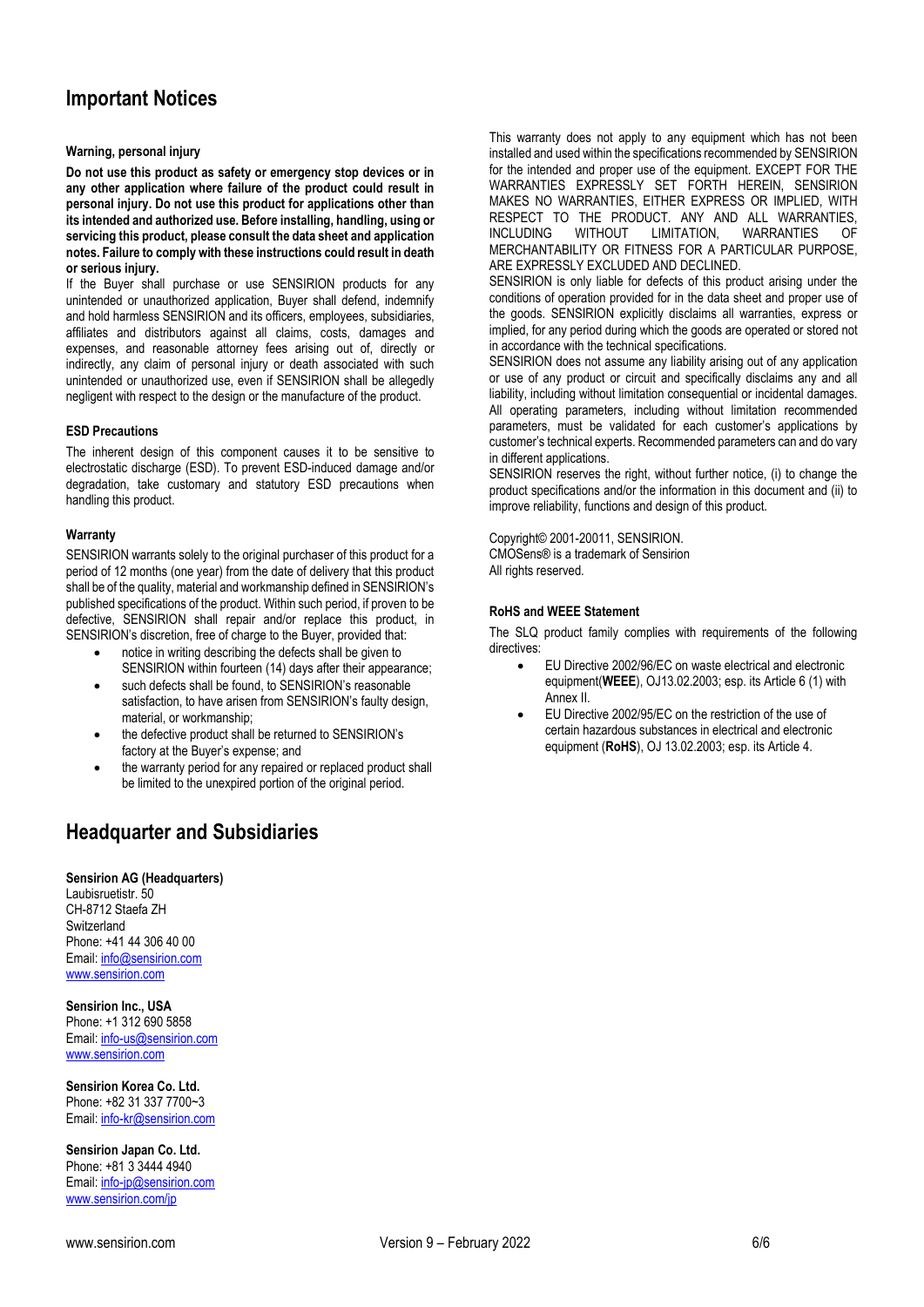**Sensirion China Co. Ltd.**  Phone: +86 755 8252 1501 Email: [info-cn@sensirion.com](mailto:info-cn@sensirion.com) [www.sensirion.com/cn](http://www.sensirion.com/cn)

**Sensirion Taiwan Co. Ltd**  Phone: +886 3 5506701 Email[: info-tw@sensirion.com](mailto:info-tw@sensirion.com)

To find your local distributor, please visit [www.sensirion.com/distributors.](http://www.sensirion.com/distributors)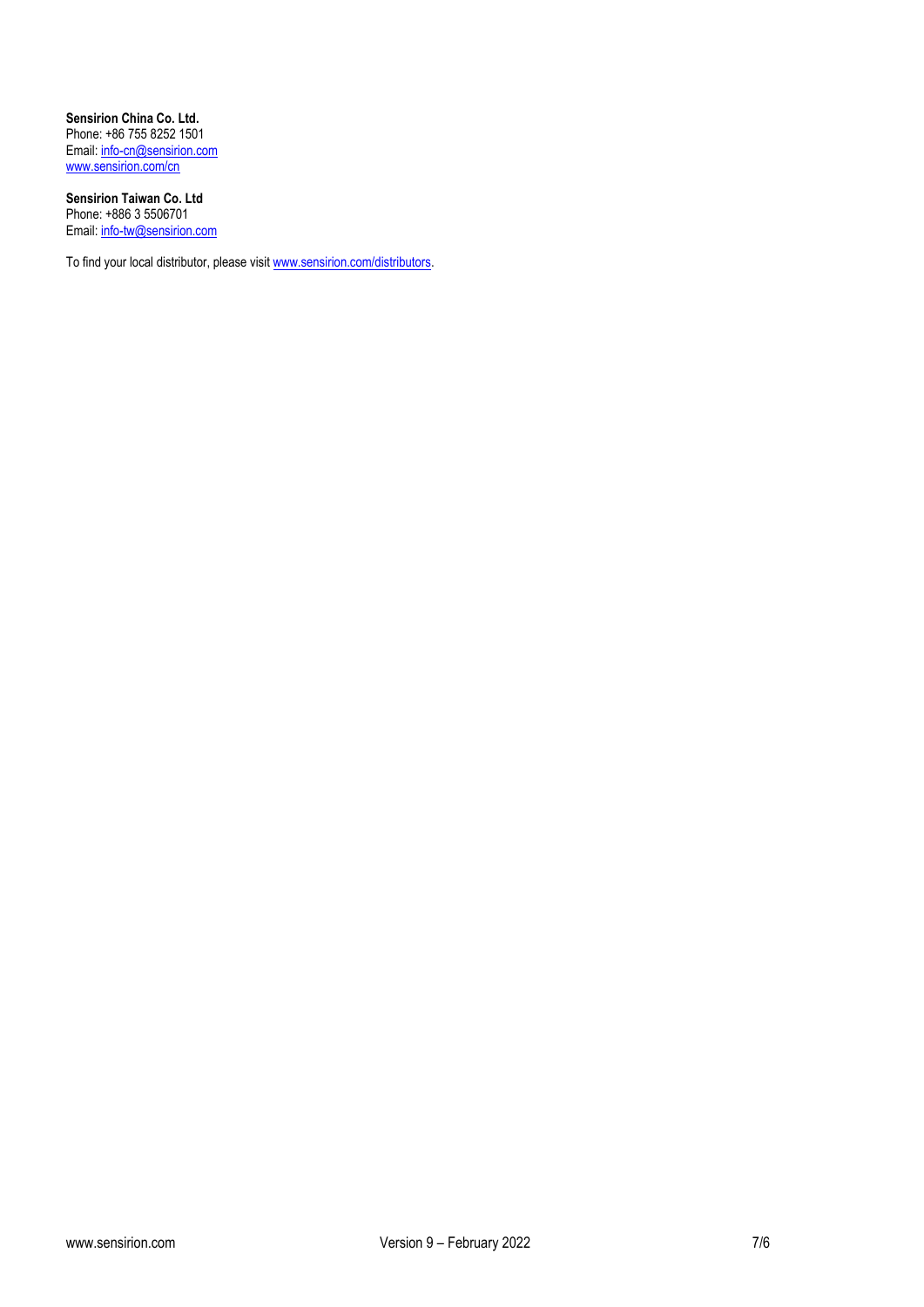# **Revision History of the SLQ-QT105 Datasheet – for INTERNAL USE only**

| Revision | Date       | Changes                   |                                                                                                                                       | Author     |
|----------|------------|---------------------------|---------------------------------------------------------------------------------------------------------------------------------------|------------|
|          |            | Chapter                   | Description                                                                                                                           |            |
| 0.7      | 10.11.10   | all                       | Complete Re-Work                                                                                                                      | <b>UKA</b> |
| 0.8      | 16.11.10   | $\overline{2}$            | Operating Humidity added in Table 1                                                                                                   | <b>JHO</b> |
|          |            | $\overline{3}$            | Chapter 3.1 & 3.2 inserted (Maximum Flow Rate Depending on)                                                                           | JHO        |
|          |            | 5                         | Section"Shock and Vibration" inserted                                                                                                 | <b>UKA</b> |
|          |            | 10.3                      | Chapter 10.3 inserted (Fixed Flow Unit Scale Factor)                                                                                  | <b>UKA</b> |
|          |            | 10                        | Warning "Attention Electromagnetic Disturbances" extended by CE certification<br>statement (fast transient noise)                     | <b>UKA</b> |
|          |            | 10                        | Added word "protocol" in first paragraph                                                                                              | <b>UKA</b> |
|          |            | 5                         | Section "Shock and Vibration" 6 inserted                                                                                              | <b>UKA</b> |
|          |            | 2, 3, 3.1                 | Flow rate changed from ml/min to µl/s                                                                                                 | <b>SBR</b> |
| 0.10     | 7.12.10    | All                       | Converted to F Version.                                                                                                               | <b>JHO</b> |
| 0.11     | 20.12.2010 | Title                     | New Name SLQ-QT105                                                                                                                    | <b>JHO</b> |
|          |            | 2                         | <b>Rel Humidity Deleted</b>                                                                                                           |            |
|          |            | $\overline{2}$            | Repeatability of 2 sec averaging deleted and for 0.2 sec increased 2/0.3                                                              |            |
|          |            |                           | The repeatabilities given are the $3\sigma$ interval assuming a Gaussian                                                              |            |
|          |            | 8.1                       | distribution of the measured values (integrals of each dosing volume).<br>deleted                                                     |            |
|          |            | Clean<br>Package          | Deleted                                                                                                                               |            |
| 1.0      | 19.01.2011 | Title                     | New Picture                                                                                                                           |            |
|          |            | Important<br><b>Notes</b> | Quality Symbols gelöscht                                                                                                              |            |
|          |            | Front page                | New Real Picture of Sensor                                                                                                            |            |
| 2        | 28.02.2011 | 8.1                       | Repeatability corrected 1.75% to 2.00%                                                                                                | <b>JHO</b> |
|          |            | Table 5                   | Fluid Connectors changed to Pillar                                                                                                    |            |
| 3        | 04.07.2011 | Chapter 6                 |                                                                                                                                       |            |
|          |            |                           |                                                                                                                                       |            |
|          |            |                           | Fluid Connectors changed to Pillar                                                                                                    | <b>JHO</b> |
|          |            | Title                     | Preliminary removed                                                                                                                   |            |
|          |            | Appendix                  | RS485 Communication moved and rewritten to chapter                                                                                    |            |
|          |            |                           | Electrical and Interface Specifications completely changed to reflect RS485                                                           |            |
|          |            | Appendix 9                | New:  measurement the waiting time must not vary from                                                                                 |            |
|          |            |                           | Changed:                                                                                                                              |            |
| 4        |            | Appendix                  | "Do the measurement in the continuous measurement mode of the RS485                                                                   | <b>JHO</b> |
|          |            | 9.1                       | Sensor Cable and allow no "holes" in the stream by retrieving                                                                         |            |
|          |            |                           | measurement data before buffer is full"                                                                                               |            |
|          |            |                           |                                                                                                                                       |            |
|          |            | Chapter 7                 | Picture Physical Dimensions corrected                                                                                                 |            |
|          |            | Chapter 4                 | Text changed; max temperature at no flow but heater on deleted from Table                                                             |            |
|          |            | Chapter 9.1               | The term priming was renamed to initialization because priming has a different                                                        |            |
| 5        |            |                           | meaning in the industry and is often misunderstood. The text was slightly altered.                                                    | <b>JHO</b> |
|          |            | Chapter 9.2               | The term priming was renamed to initialization because priming has a different<br>meaning in the industry and is often misunderstood. |            |
| 6        |            | Table 1 and               | Proof and Operating pressure added                                                                                                    | <b>JHO</b> |
| 7        |            | 5<br>6.4                  | deleted                                                                                                                               | <b>SDE</b> |